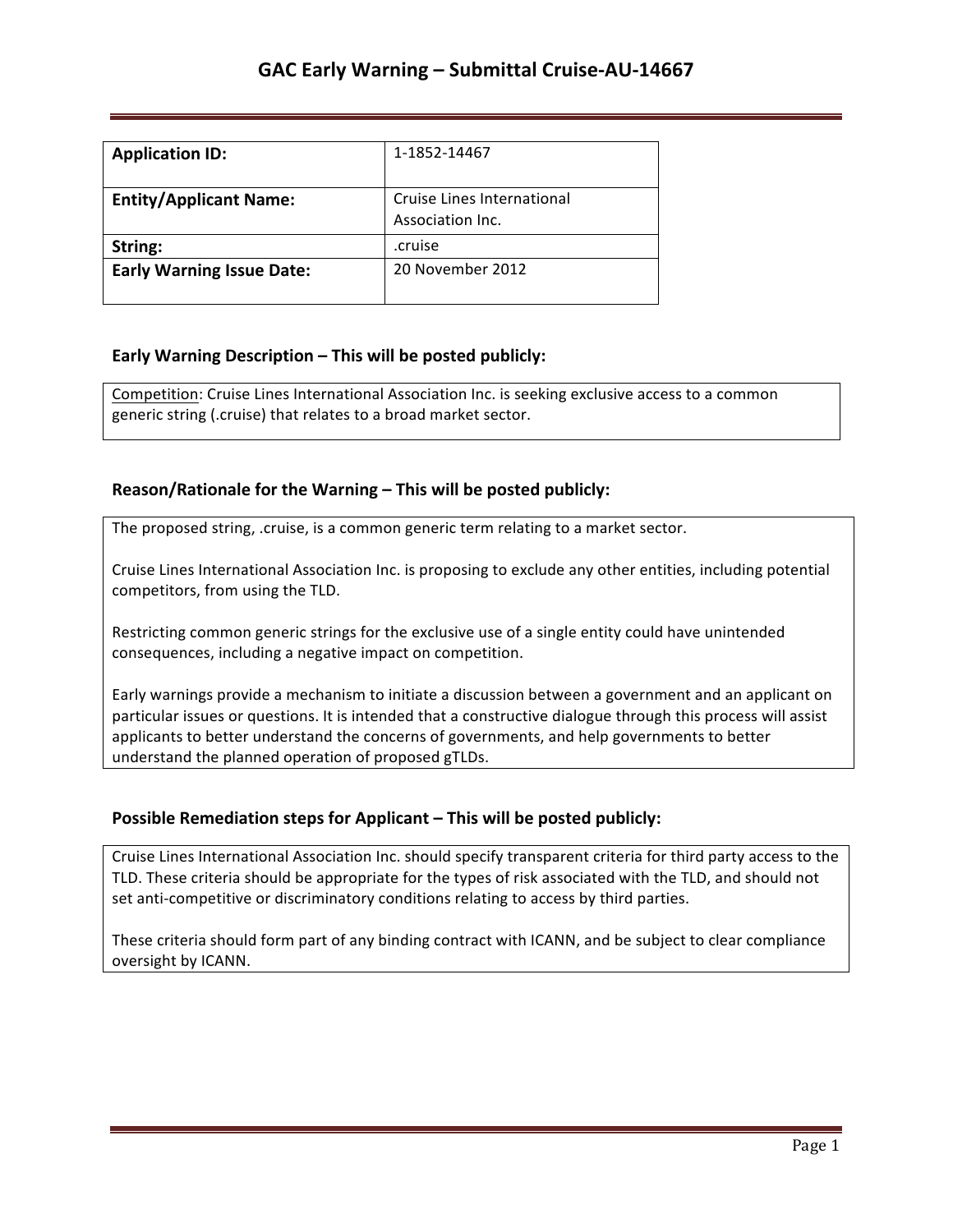## **Further Notes from GAC Member(s) (Optional) – This will be posted publicly:**

This Early Warning is from the Department of Broadband, Communications and the Digital Economy (DBCDE), on behalf of the Australian Government. In the first instance, communications and responses to this early warning should be emailed to gacearlywarning@gac.icann.org, with the text "Australian EW" and the application ID in the subject field.

# **INFORMATION FOR APPLICANTS**

# **About GAC Early Warning**

The GAC Early Warning is a notice only. It is not a formal objection, nor does it directly lead to a process that can result in rejection of the application. However, a GAC Early Warning should be taken seriously as it raises the likelihood that the application could be the subject of GAC Advice on New gTLDs or of a formal objection at a later stage in the process. Refer to section 1.1.2.4 of the Applicant Guidebook (http://newgtlds.icann.org/en/applicants/agb) for more information on GAC Early Warning.

## **Instructions if you receive the Early Warning**

**ICANN** strongly encourages you work with relevant parties as soon as possible to address the concerns voiced in the GAC Early Warning.

## **Asking questions about your GAC Early Warning**

If you have questions or need clarification about your GAC Early Warning, please contact gacearlywarning@gac.icann.org. As highlighted above, ICANN strongly encourages you to contact gacearlywarning@gac.icann.org as soon as practicable regarding the issues identified in the Early Warning. 

### **Continuing with your application**

If you choose to continue with the application, then the "Applicant's Response" section below should be completed. In this section, you should notify the GAC of intended actions, including the expected completion date. This completed form should then be sent to gacearlywarning@gac.icann.org. If your remediation steps involve submitting requests for changes to your application, see the change request process at http://newgtlds.icann.org/en/applicants/customer-service/change-requests.

In the absence of a response, ICANN will continue to process the application as submitted.

### **Withdrawing your application**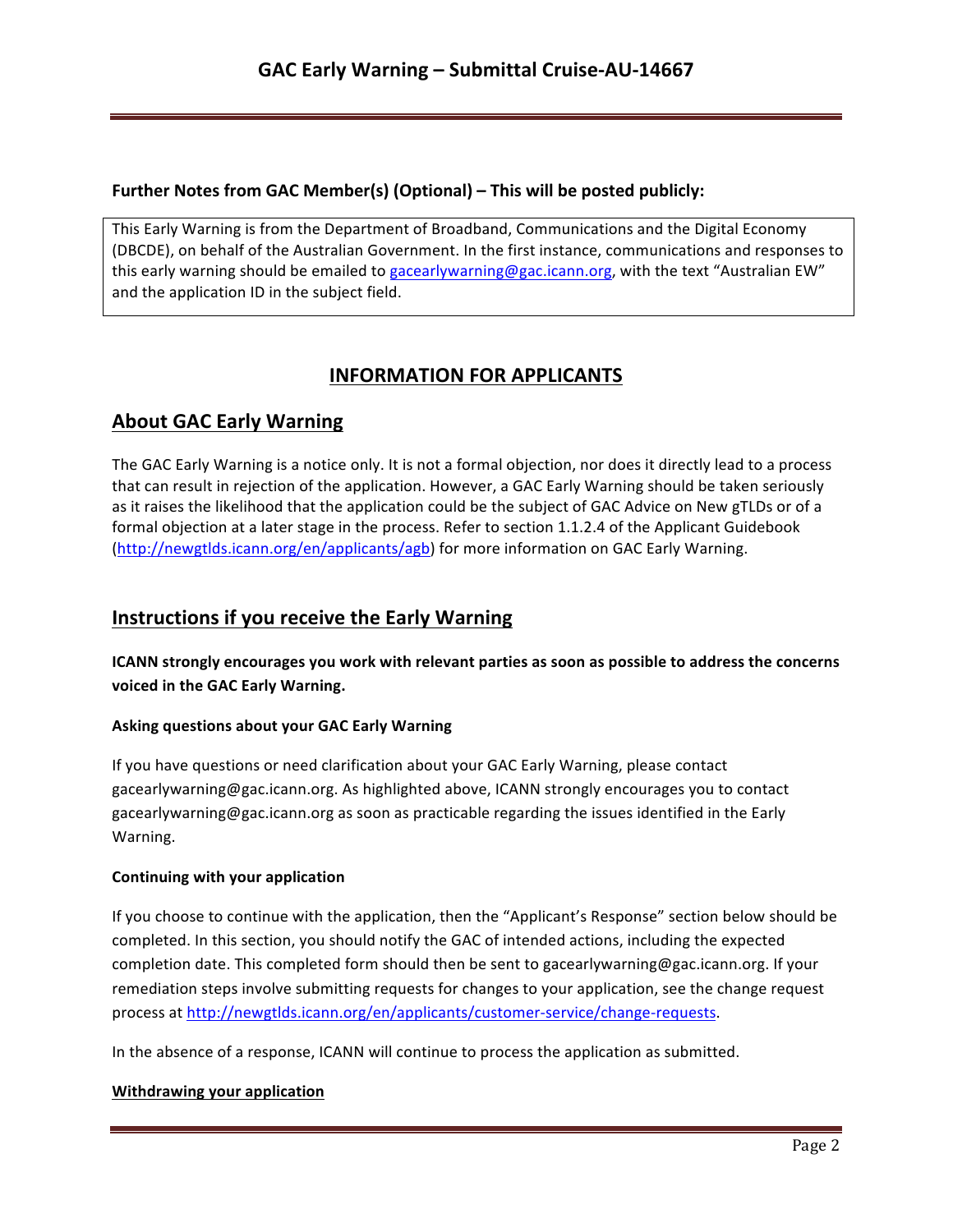## **GAC Early Warning – Submittal Cruise-AU-14667**

If you choose to withdraw your application within the 21-day window to be eligible for a refund of 80% of the evaluation fee (USD 148,000), please follow the withdrawal process published at http://newgtlds.icann.org/en/applicants/customer-service/withdrawal-refund. Note that an application can still be withdrawn after the 21-day time period; however, the available refund amount is reduced. See section 1.5 of the Applicant Guidebook.

For questions please contact: **gacearlywarning@gac.icann.org** 

### **Applicant Response:**